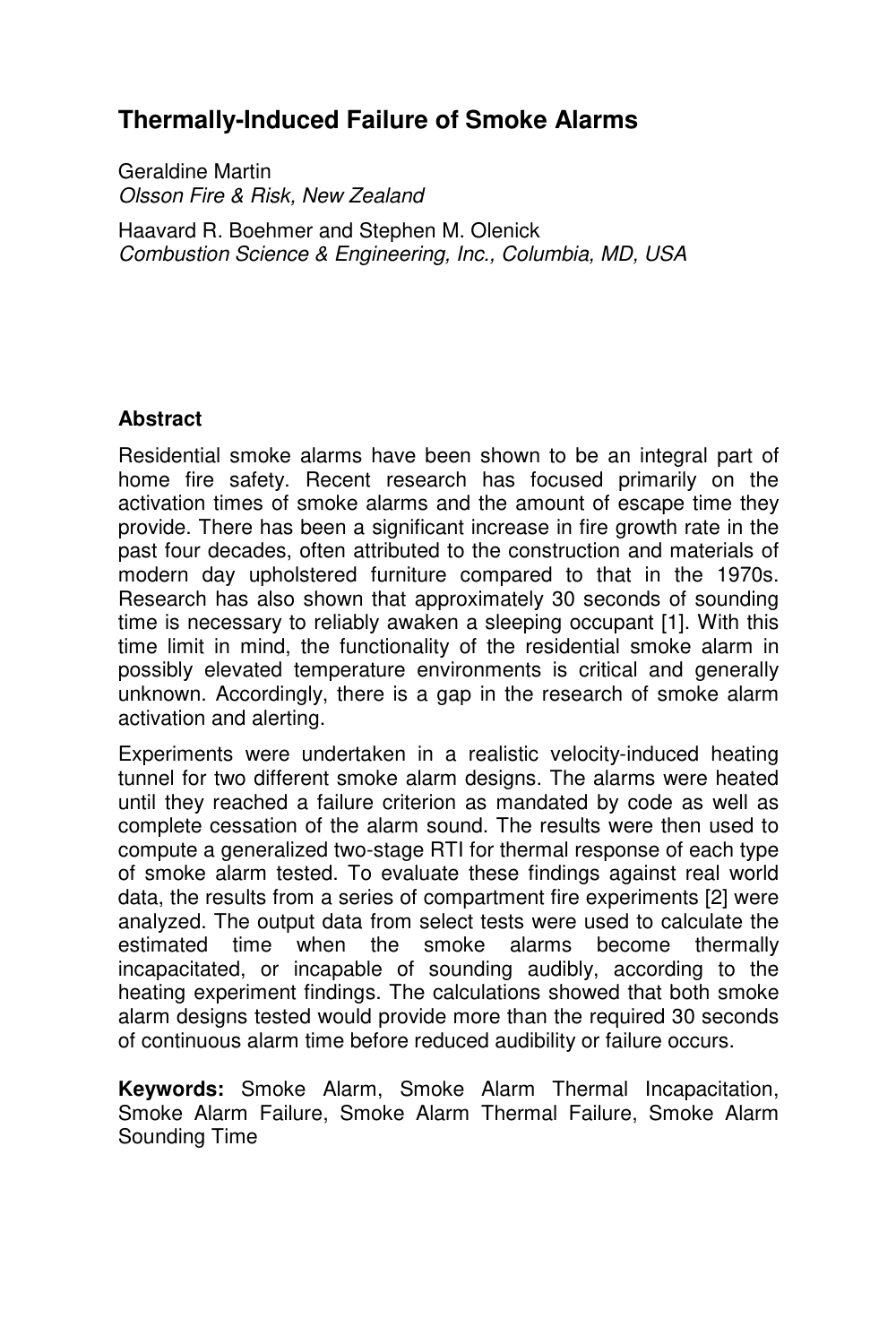## **Background**

The ability of smoke alarms to activate in a timely manner and notify occupants has historically been the focus of many research projects [1]- [8]. The culmination of this research on smoke alarms is that they are now installed in over 95 % of homes in the United States and are considered an integral piece of residential fire safety [5]. In extensive awakening testing, Ashley et al. [1] determined that the critical window for awakening a non-medicated, sleeping occupant was 30 seconds. Thus, a smoke alarm needs to sound audibly for at least that long. With modern construction techniques and materials causing an increase in fire growth rate in the decades since smoke alarms became prevalent, there is considerable interest in whether current smoke alarm designs can adequately provide the 30 seconds of sounding time.

Olenick et al. [9] has reported on experiments regarding the audibility and incapacitation of smoke alarms in elevated temperature environments. While these findings are useful for assessing when a smoke alarm will have its audibility affected or completely silenced, the tests have several shortcomings for comparison with actual smoke alarm installations in fires, mainly failure to mimic the ceiling jet environment, and not reporting solid phase temperature of the alarm plastic or the temperature rate of rise of the oven. Therefore, there is a gap in the research of smoke alarm activation and alerting. It is not known with certainty under what conditions residential smoke alarms will have their audibility reduced and ultimately cease to sound. Additionally, it is unknown at what time in a typical fire this thermal failure of the smoke alarm will occur and if the smoke alarm provides the requisite 30 seconds of sounding time.

The objectives of this investigation were to determine the temperature range for failure for smoke alarms subjected to a thermal insult. This was primarily accomplished with a series of heating experiments and the results were put in context with the results from the literature [1] on full-scale experiments of smoke alarm activation times and untenability times to determine whether smoke alarms are providing 30 seconds of alarm time. The results could also be used to determine forensically when the smoke alarm would cease to sound due to the heat to determine if fire department personnel and witness statements of not hearing an alarm are the result of a failure of the alarm to sound at all, or simply thermal incapacitation of the alarm.

### **Experimentation**

Two 9 volt battery-operated, ionization-type residential smoke alarms were selected for analysis, both listed as in compliance with UL 217 [10]. Smoke Alarm A has a contained alarm horn that is attached to the cover and wired to the circuit board. The piezo disk is encased in two pieces of plastic, one above and one below. Smoke Alarm B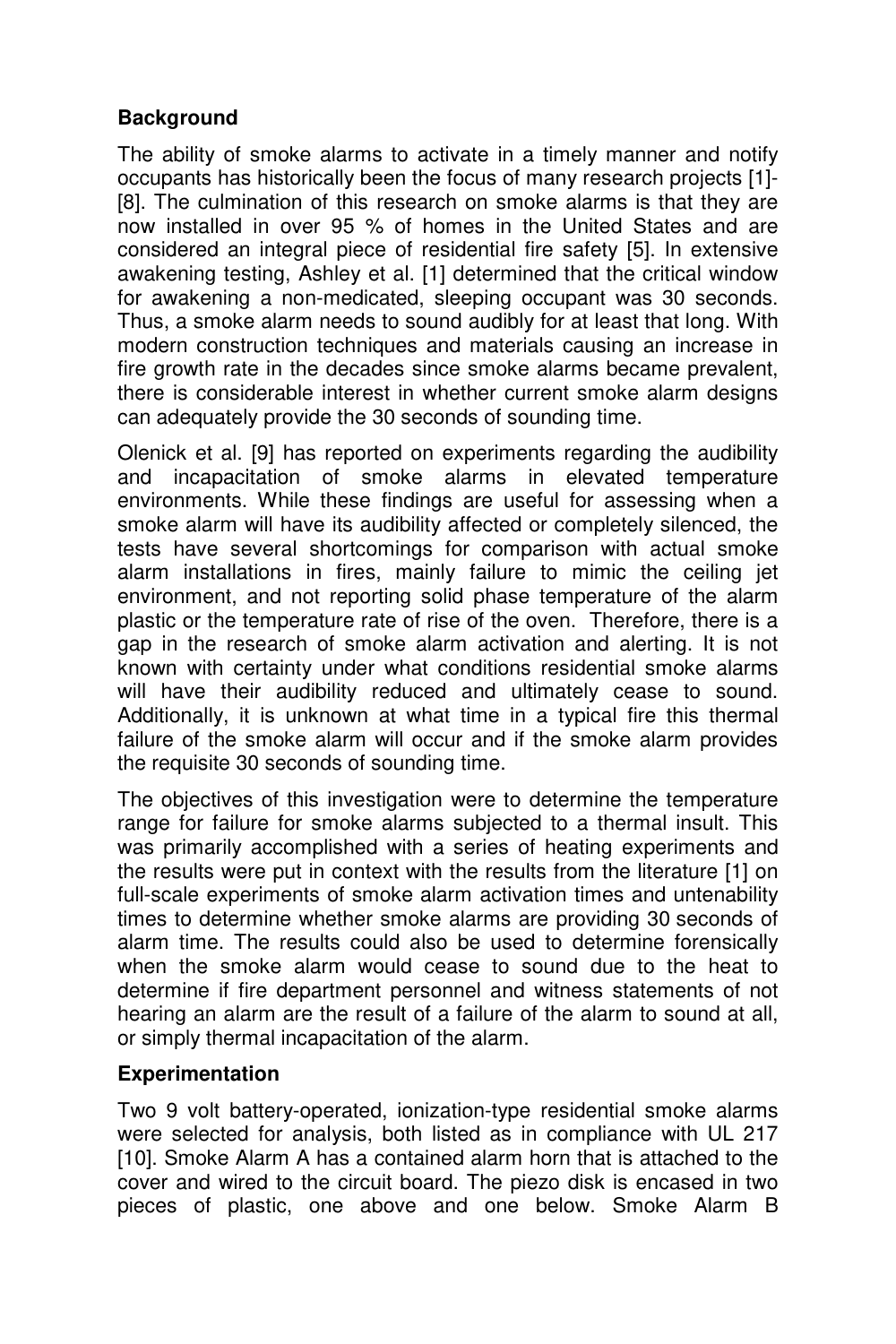has a contained alarm horn that is attached to the circuit board directly. The piezo disk is encased by a single piece of plastic from above.

The test apparatus consisted of a blower pushing air through a threephase in-line air heater via a reducer, which output to an expander connected to a square steel duct measuring 20.3 cm by 20.3 cm by 294.6 cm. The smoke alarm test specimen was mounted to drywall and secured at the top of the duct. The blower was set such that the velocity at the smoke alarm was approximately 0.35 m/s at ambient temperature and was approximately 0.45 m/s at an elevated temperature of 220 °C. This is in the range of expected ceiling jet velocities for a 2.4 m ceiling at a temperature of 136 °C close to a fire and at 9.1 m from a fire, the maximum distance allowed by NFPA 72 [11]. The value of 136 °C is the maximum failure temperature noted previously in Olenick et al. [9].

The smoke alarm specimens were manipulated so the device was in a state of continuous alarm. Four type K thermocouples were secured to the smoke alarms using a highly conductive epoxy including both the interior and exterior surfaces, as well as the horn housing. An Earthworks M30BX Measurement Microphone was mounted in the duct and used to monitor frequency and amplitude of the alarm tone during experimental testing. A baseline measurement was taken, and a highpass filter was used to isolate the smoke alarm tone. The sound pressure level above ambient was calculated and weighted using the A scale to yield measurements in dBA.

The heater was initially set to 95 °C and the temperature was increased in increments of 5 degrees every 90 or 180 seconds (± 5 seconds) (shown as 5K/90s and 5K/180s) during independent experiments. The experiment was concluded when the microphone was no longer able to distinguish the signal from the smoke alarm due to attenuation of the tone. Five specimens of each of the two smoke alarm models were tested at each of the two heating rates, resulting in a total of 20 individual tests.

The failure criterion was established based on the audibility requirements from *NFPA 72: National Fire Alarm Signaling Code* [11] which requires that the tone be 5 dBA above any maximum ambient sound that has a duration greater than 60 seconds, representing a worst-case scenario in a loud residence. The temperature of the internal components and gaseous temperature of the airflow at the smoke alarm were recorded.

### **Results**

Figure **1** shows the average temperatures of the internal components and the air at the smoke alarm at the time when the microphone was no longer able to distinguish the tone produced by the alarm from the ambient noise, as well as the time the alarm went silent, for both alarms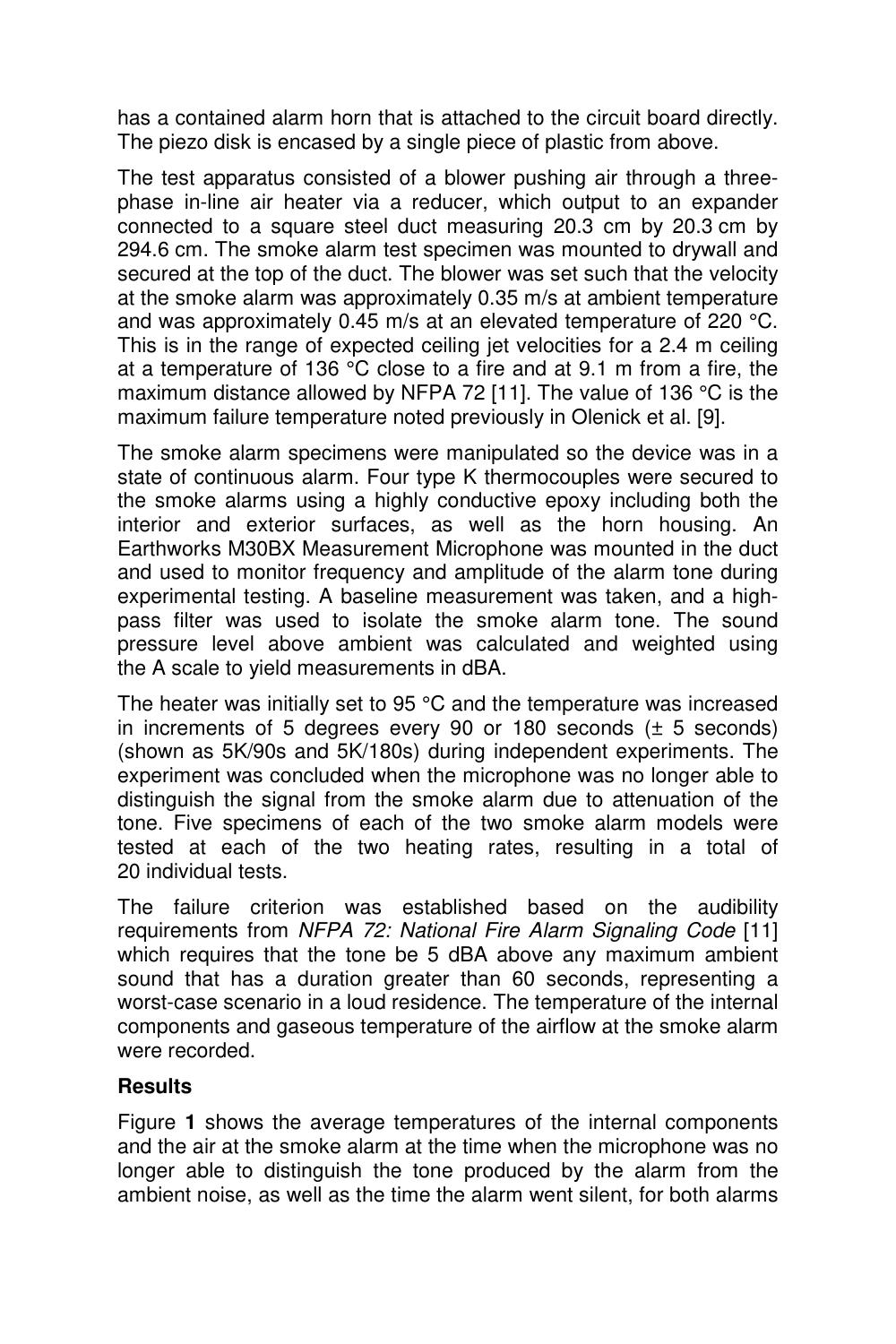

A and B. The figure shows the results from the two alarm types and the two heating rates.

Figure 1. Temperature where smoke alarms have sound reduced and silenced.

Across all the tests the average plastic temperature at which alarm A became reduced was 74 °C, and silent at 142 °C. For alarm B the temperatures were 56 °C and 109 °C respectively.

As the temperature of the internal components increased, they underwent thermally induced expansion resulting in stress on the piezoelectric disk and a reduced resonance to create the audible tone. Ultimately, the plastic temperatures reached the HIPS softening point, and began to undergo a phase change. The Vicat softening point of HIPS is generally in the range of  $93 - 105$  °C [9]. The distortion of the piezoelectric disk within the plastic horn changed the tone produced by the alarming horn and led to the eventual failure of the alarm.

### **Discussion and Analysis**

The results from the heating experiments were analyzed to estimate an RTI for the smoke alarms. The smoke alarm is a complicated geometry with many narrow paths for hot gas to enter, and is constructed of multiple materials with different heating characteristics. The RTI value calculated for these alarms should therefore only be considered an estimate. Based on plunge test data it was found that the thermal response of the alarm was best represented using two RTI values; one during heating of the plastic up to the point where it starts to soften and deform, and one for the heating beyond the phase transition temperature. After the plastic body and horn of the alarm start to soften the heat energy will go to both melting the plastic and further conducting into and heating the material, resulting in a different RTI value. This change was found to occur at 105 °C (Alarm A) and 60 °C (Alarm B).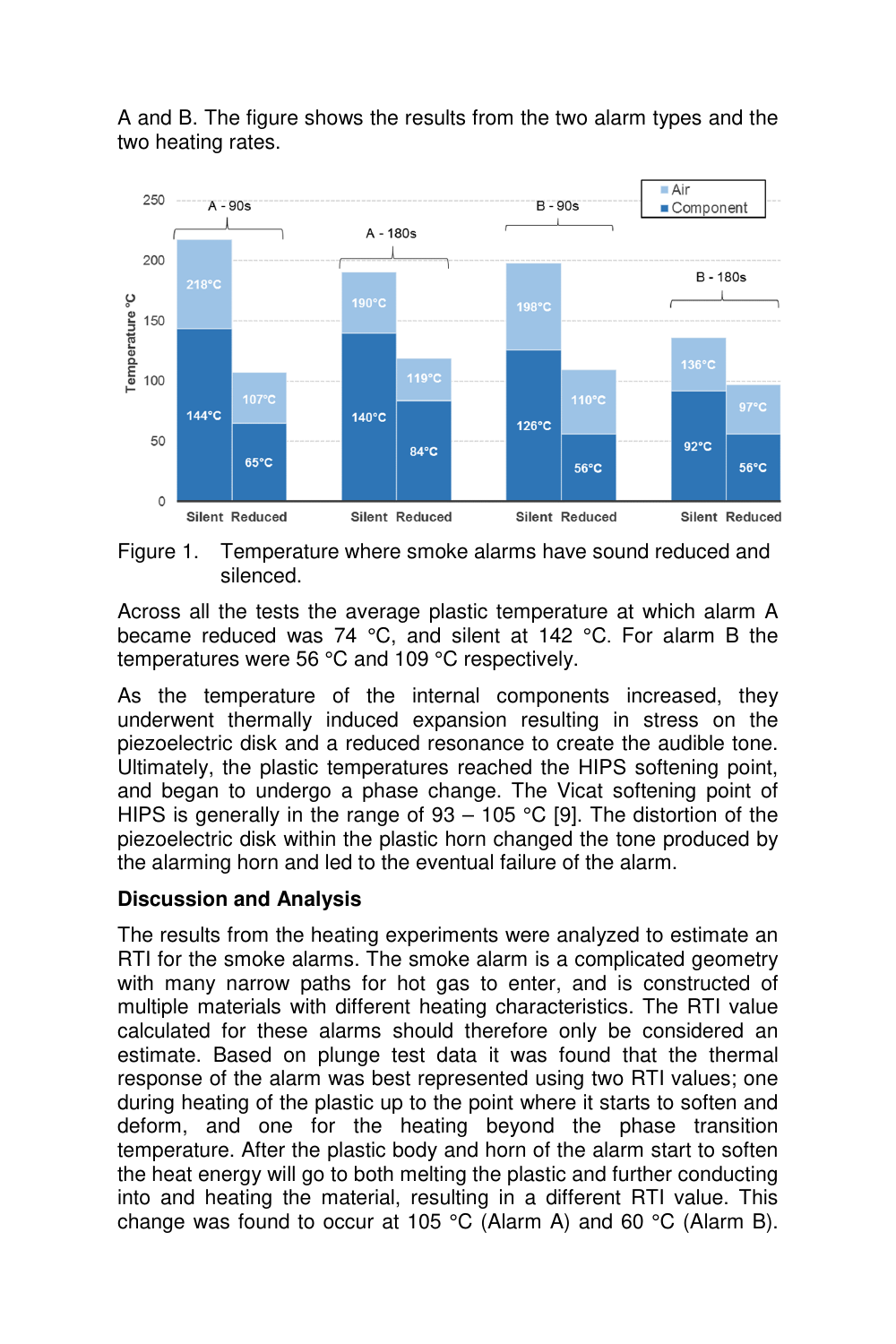Averaging the test data yields RTI values of 363  $\sqrt{m/s}$  up to the phase transition and 800  $\sqrt{m/s}$  after for Alarm A, and 900/200  $\sqrt{m/s}$  for Alarm B. Using these values, the heating rate of the smoke alarm can be calculated based on the gas temperature around it, per [12]:

$$
\frac{dT_s}{dt} = \frac{U^{1/2}}{RTI}(T - T_s) \tag{1}
$$

Where:

 $T_s$  = Temperature of smoke alarm [K]

 $T =$  Gas temperature  $[K]$ 

 $U =$  Ceiling jet velocity  $[m/s]$ 

For the configuration where the ratio of the smoke alarm distance from the fire over the ceiling height,  $r/H > 0.15$ , the ceiling jet velocity is given as [13]:

$$
U = 0.197 \frac{\left(\dot{Q}/H\right)^{1/3}}{\left(r/H\right)^{5/6}}\tag{2}
$$

The heat release rate was estimated using mass loss rate data from the load cell, multiplied by an assumed heat of combustion of 25,300 kJ/kg for polyurethane foam [14]. With an estimated ceiling jet velocity, the gas temperature at the ceiling can be used to calculate the increase in smoke alarm temperature at each time step.

To evaluate these findings against real world data, the results from a series of compartment fire experiments conducted by NIST [1] were analyzed. The NIST tests were a set of full scale tests conducted in two different residential structures. The compartments were heavily instrumented but for this analysis the test data used was:

- Time to smoke alarm activation, for the ionization alarms
- Gas temperature at the ceiling in the fire room
- Mass load cell, to calculate ceiling jet velocity
- Tenability conditions in fire room; visibility and gas temperature.

The output data from select tests were used to estimate the time when the smoke alarms become incapacitated according to the previous findings. Evaluated against the alarm time and the time when untenable conditions develop, this will indicate whether the alarms provide sufficient sounding time before the heating of the device causes reduction of the alarm volume, and eventually total silencing of the alarm.

Two of the NIST tests had the data necessary for the analysis, and ceiling temperatures sufficiently high to cause alarm damage: SDC07 and SDC09. These were manufactured home tests with a flaming mattress in the bedroom. The temperature of the alarm horn plastic was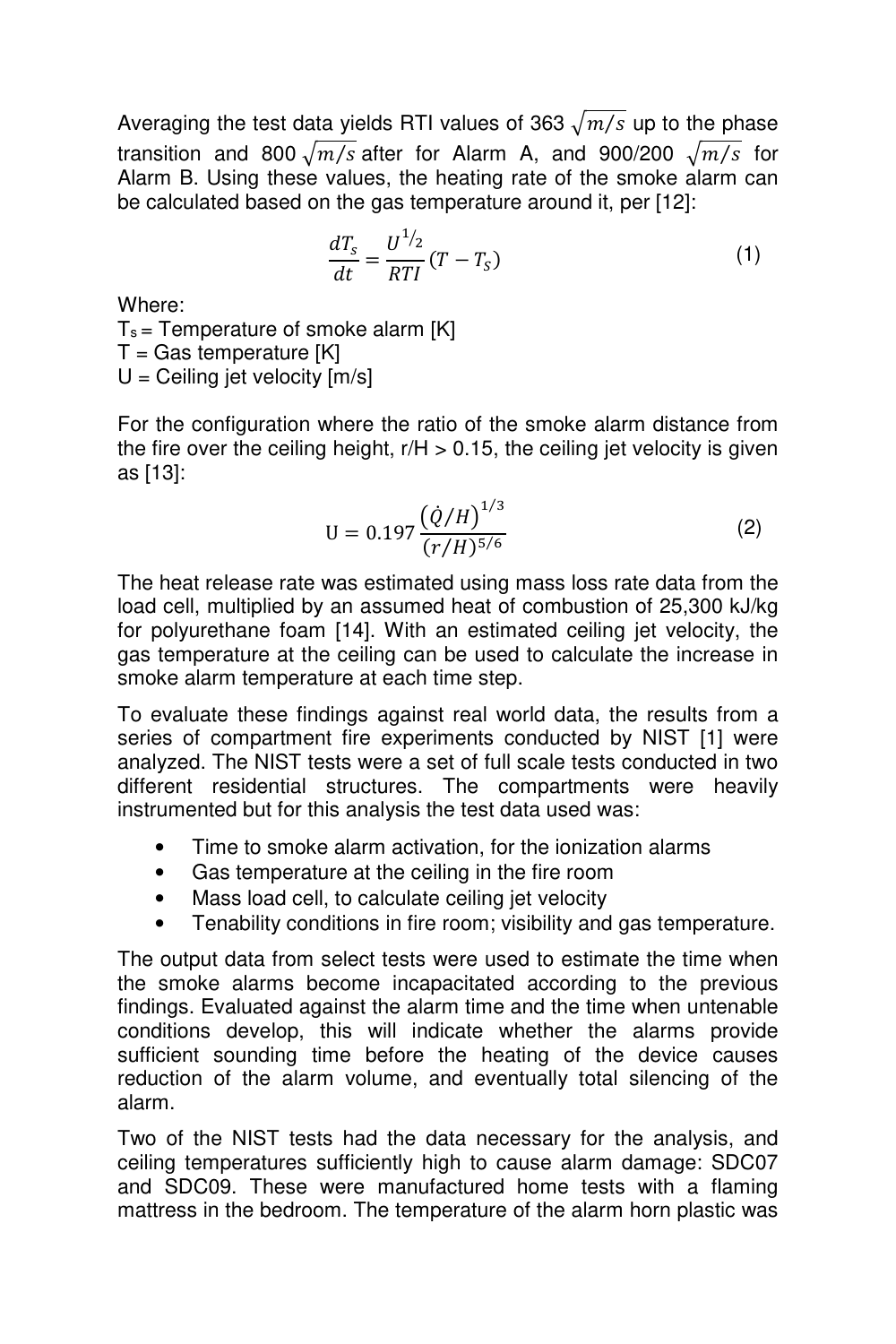calculated for the two tests using equations (1) and (2) and the gas temperature at the ceiling in the fire room. The results were analyzed to calculate the time when the alarm volume would be reduced by 5 dBA ("Reduced") and the alarm silenced ("Silenced"). The findings from the heating tunnel tests gave different incapacitation times for the two types of alarms, referred to as Alarm A and Alarm B. The calculated incapacitation times are shown in Table 1.

Table 1. Calculated time for smoke alarm incapacitation due to heat based on Dunes experimental data.

|             |                                        | <b>Alarm Incapacitation Time [s]</b> |         |                |                |  |
|-------------|----------------------------------------|--------------------------------------|---------|----------------|----------------|--|
| <b>Test</b> | <b>Max Alarm</b><br><b>Temperature</b> | <b>Reduced</b>                       |         | <b>Silence</b> |                |  |
|             |                                        | Alarm A                              | Alarm B | <b>Alarm A</b> | <b>Alarm B</b> |  |
| SDC07       | 136.4 °C                               | 181                                  | 163     | 231            | 203            |  |
| SDC09       | 139.5 °C                               | 159                                  | 143     | 237            | 181            |  |

The times to reach untenable conditions at a 1.50 m elevation in the fire room were taken from the NIST test report (ASET). The alarm activation times were averages from the NIST report as well. The main concern for this analysis was whether the smoke alarm could provide a full 30 seconds of alarm before the sound volume became reduced. Table 2 summarizes the times until alarm activation plus a 30 second alarm time, compared to the times for smoke alarms to become incapacitated and untenable conditions to occur in the fire compartment.

Table 2. Time to reach untenable conditions in the fire room compared to incapacitation of smoke alarms.

|                   | 30 sec<br><b>Alarm</b> |              | <b>Sound Reduced</b> | Untenable |             |
|-------------------|------------------------|--------------|----------------------|-----------|-------------|
| <b>Test</b>       | <b>Activation</b>      | <b>Alarm</b> | Alarm A              | Alarm B   | <b>Time</b> |
| SDC07             | 42 s                   | 72 s         | 181 s                | 163 s     | 145 s       |
| SDC <sub>09</sub> | 28 <sub>s</sub>        | 58 s         | 159 s                | 143 s     | 163 s       |

In all cases the smoke alarms are able to provide 30 seconds of alarm, both before untenable conditions and reduction of sound of the alarms. Except for Alarm B in test SDC07, the alarms do not show reduced volume until after untenable conditions. Though Alarm A shows slightly better thermal resistive performance than Alarm B, both provide well above the required 30 seconds of alarm time before they become incapacitated due to heat.

As the RTI value experimentally determined for the two alarms likely represent the largest source of uncertainty, it was of interest to evaluate the effect of varying the RTI. The incapacitation times were recalculated for a series of RTI values varied in increments of 10% for each of the pre-melt and post-melt phases.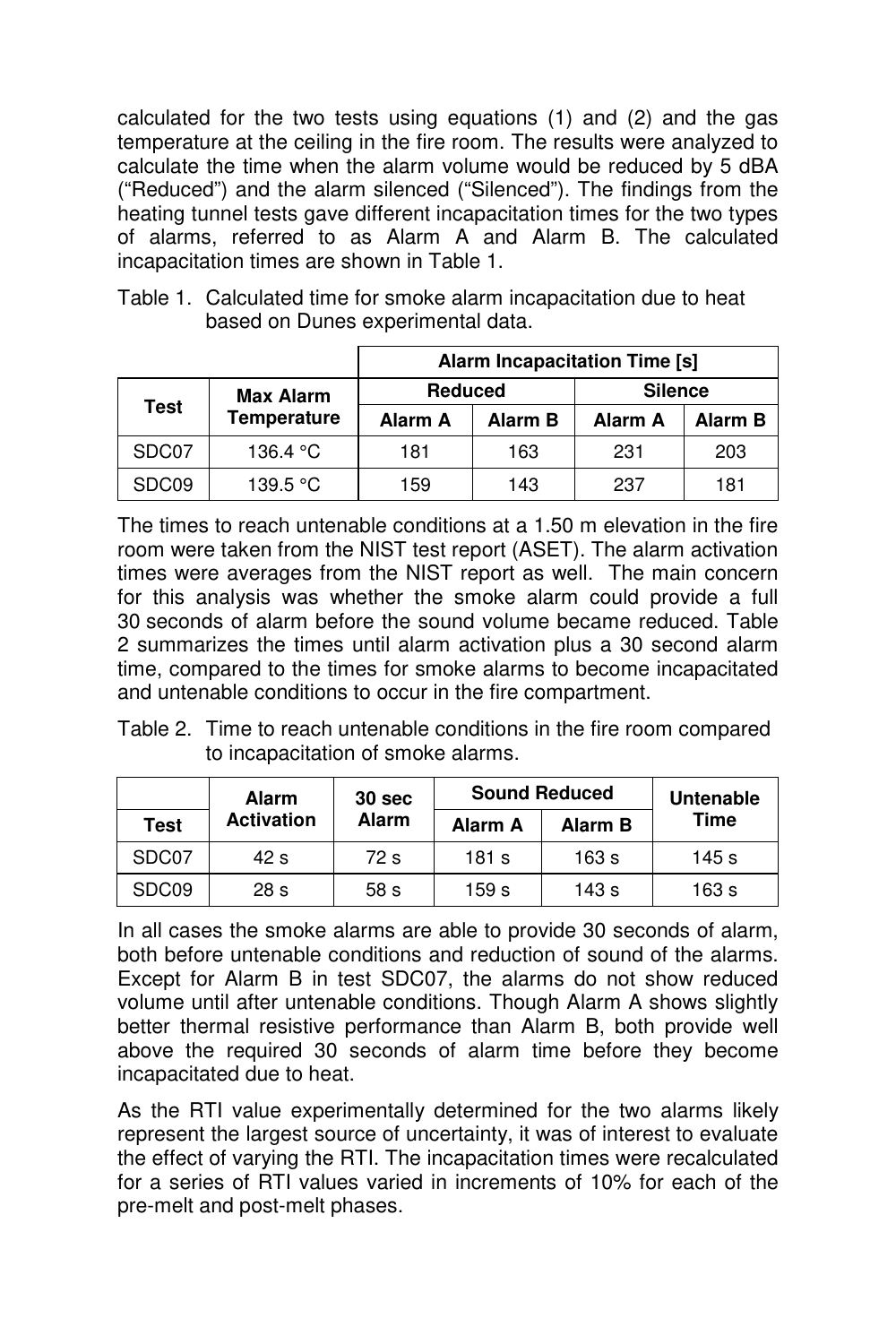The resulting time to reach a temperature associated with reduced audibility and silence is plotted in Figure **2** vs solid phase RTI. With RTI values above 500/1,200 Alarm A does not reach total silence. At no RTI values studied did this occur for Alarm B. The calculated RTI used for the above analysis is indicated with markers.





At the lowest RTI values, 40% below that used, Alarm A has reduced sound at 163 s and Alarm B has reduced sound at 149 s, both still above the required 30 second alarm time (72 s, per Table **2**).

### **Conclusions**

Experiments were undertaken in a velocity-induced heating tunnel for two different smoke alarm designs. The alarms were heated until they reached a failure criterion as mandated by code as well as complete cessation of the alarm sound. These results were then used to determine a two-stage RTI for thermal response of the smoke alarms tested. The results from the Indiana Dunes full scale compartment fire experiments were analyzed in combination with the heating test findings. It was found that both smoke alarm designs tested would provide more than the required 30 seconds of alarm time before reduced audibility or failure occurs. A sensitivity analysis showed a near linear relationship between RTI and time to incapacitation and that the results are still valid with 40 % lower RTI values. Future work should focus on increase the data for both parts of the study. The RTI determined in this study is limited by only having two alarm designs and two heating rates. The incapacitation time calculations are limited by the available compartment fire data from the Dunes tests.